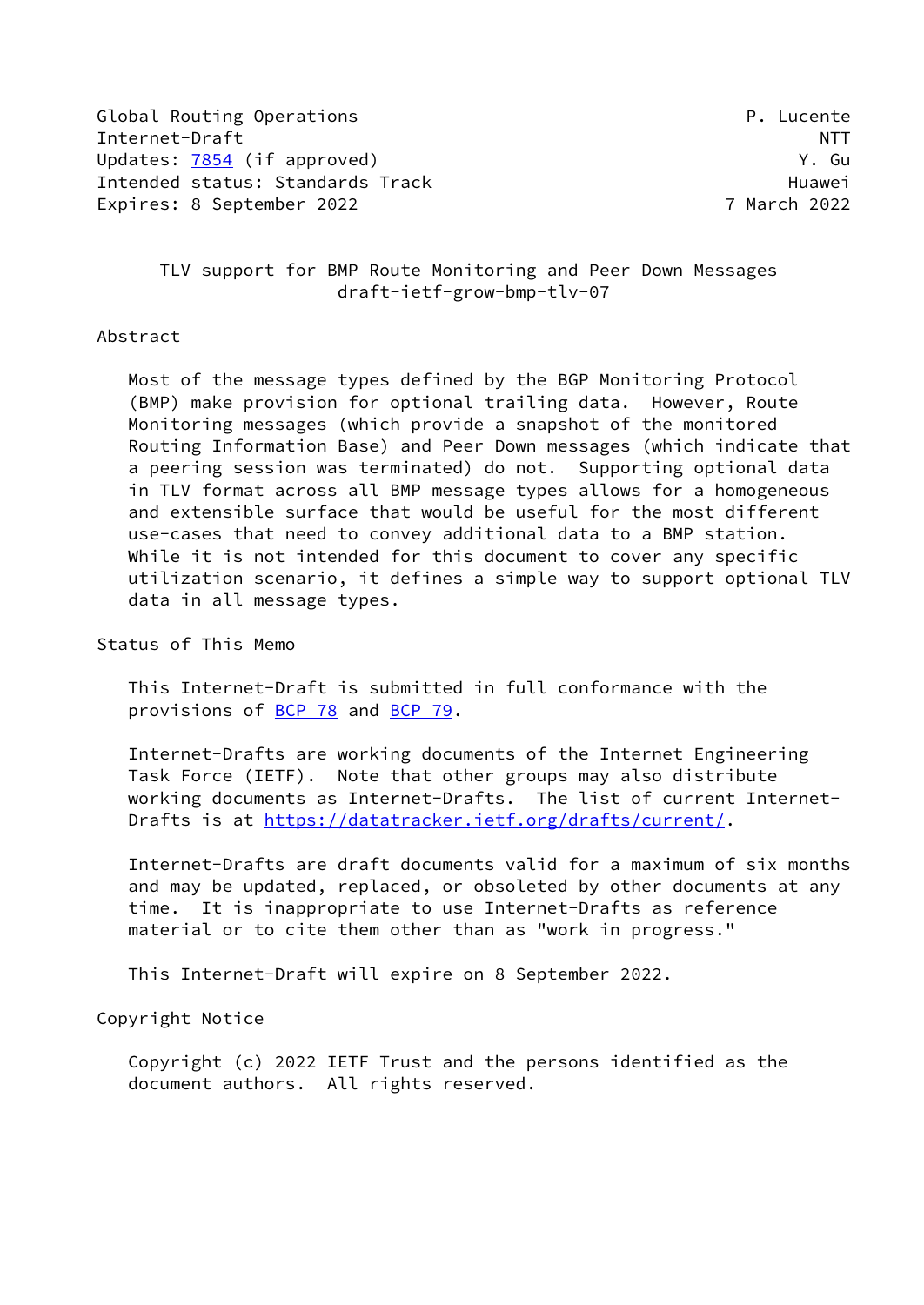# <span id="page-1-1"></span>Internet-Draft BMP TLV BMP TLV March 2022

This document is subject to [BCP 78](https://datatracker.ietf.org/doc/pdf/bcp78) and the IETF Trust's Legal Provisions Relating to IETF Documents ([https://trustee.ietf.org/](https://trustee.ietf.org/license-info) [license-info](https://trustee.ietf.org/license-info)) in effect on the date of publication of this document. Please review these documents carefully, as they describe your rights and restrictions with respect to this document. Code Components extracted from this document must include Revised BSD License text as described in Section 4.e of the **Trust Legal Provisions** and are provided without warranty as described in the Revised BSD License.

## Table of Contents

|      |                                        |  |  |  |  |  |  |  |  |  |  |  | $\overline{2}$ |
|------|----------------------------------------|--|--|--|--|--|--|--|--|--|--|--|----------------|
|      |                                        |  |  |  |  |  |  |  |  |  |  |  | $\overline{3}$ |
| 3.   |                                        |  |  |  |  |  |  |  |  |  |  |  | $\overline{3}$ |
| 4.   |                                        |  |  |  |  |  |  |  |  |  |  |  | $\overline{4}$ |
| 4.1. |                                        |  |  |  |  |  |  |  |  |  |  |  | $\overline{4}$ |
|      | $4.2$ . TLV data in Route Monitoring   |  |  |  |  |  |  |  |  |  |  |  | $\overline{4}$ |
|      | 4.3. TLV data in Peer Down             |  |  |  |  |  |  |  |  |  |  |  | $\overline{5}$ |
|      | $4.4$ . TLV data in other BMP messages |  |  |  |  |  |  |  |  |  |  |  | $\overline{5}$ |
|      |                                        |  |  |  |  |  |  |  |  |  |  |  | $\overline{5}$ |
| 6.   |                                        |  |  |  |  |  |  |  |  |  |  |  | $\overline{5}$ |
|      | Operational Considerations             |  |  |  |  |  |  |  |  |  |  |  | $\overline{5}$ |
| 8.   |                                        |  |  |  |  |  |  |  |  |  |  |  | 6              |
| 9.   |                                        |  |  |  |  |  |  |  |  |  |  |  | 6              |
|      |                                        |  |  |  |  |  |  |  |  |  |  |  | $\overline{1}$ |
|      |                                        |  |  |  |  |  |  |  |  |  |  |  | $\mathbf{Z}$   |
|      |                                        |  |  |  |  |  |  |  |  |  |  |  |                |

## <span id="page-1-0"></span>[1](#page-1-0). Introduction

 The BGP Monitoring Protocol (BMP) is defined in The Route Monitoring message consists of: The Peer Down Notification message consists of: [RFC 7854](https://datatracker.ietf.org/doc/pdf/rfc7854) [\[RFC7854](https://datatracker.ietf.org/doc/pdf/rfc7854)].

- \* Common Header
- \* Per-Peer Header
- \* BGP Update PDU
- \* Common Header
- \* Per-Peer Header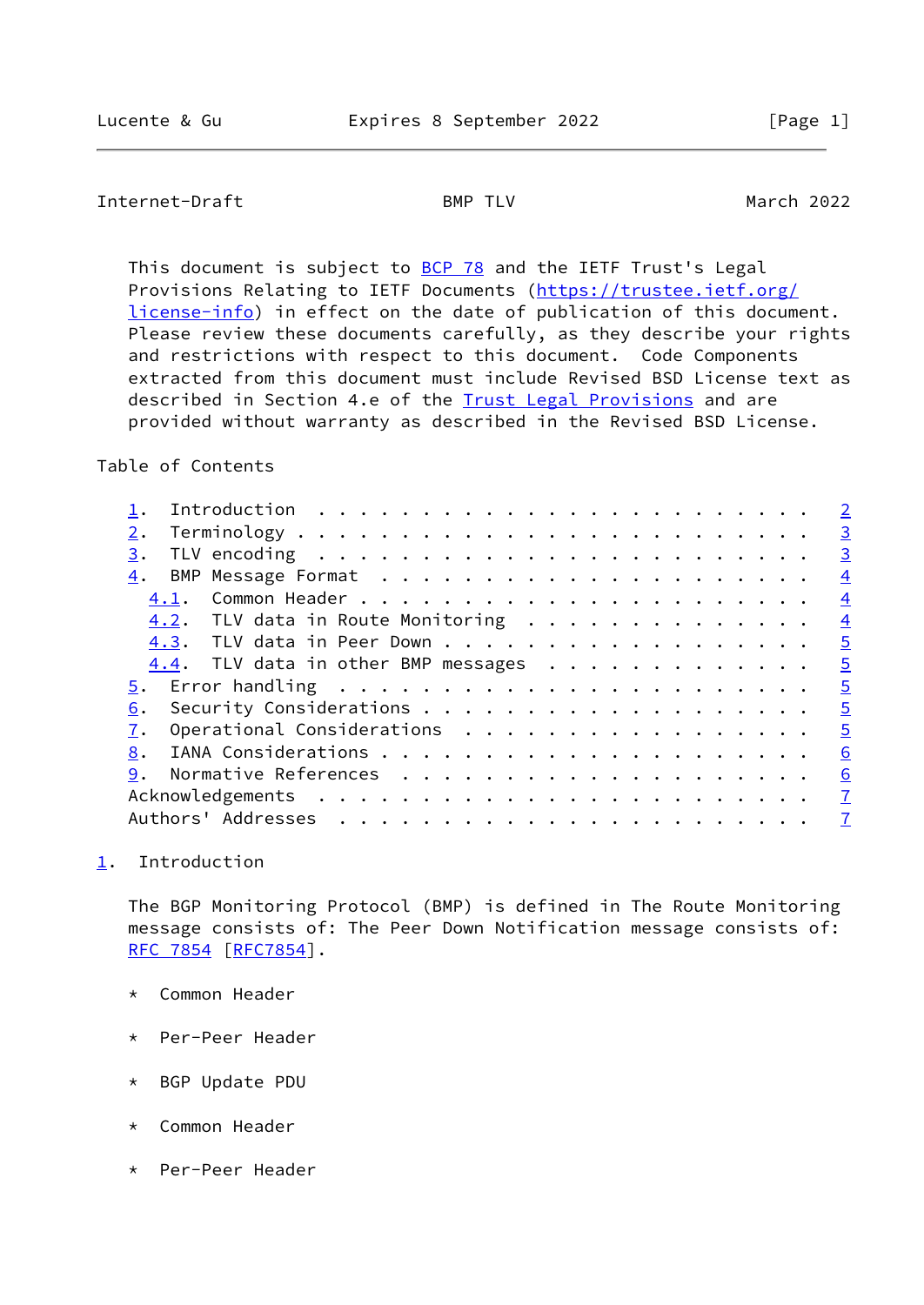- \* Reason
- \* Data (only if Reason code is 1, 2 or 3)

Lucente & Gu Fage 2 Expires 8 September 2022 [Page 2]

<span id="page-2-1"></span>Internet-Draft BMP TLV March 2022

 This means that both Route Monitoring and Peer Down messages have a non-extensible format. In the Route Monitoring case, this is prevents the transmission of characteristics of transported NLRIs (e.g. to help with stateless parsing) or of vendor-specific data. In the Peer Down case, this prevents matching with TLVs previously sent with the Peer Up message. The proposal of this document is to bump the BMP version, for backward compatibility, and allow all message types to make provision for trailing TLV data.

<span id="page-2-0"></span>[2](#page-2-0). Terminology

 The key words "MUST", "MUST NOT", "REQUIRED", "SHALL", "SHALL NOT", "SHOULD", "SHOULD NOT", "RECOMMENDED", "NOT RECOMMENDED", "MAY", and "OPTIONAL" in this document are to be interpreted as described in [BCP](https://datatracker.ietf.org/doc/pdf/bcp14) [14](https://datatracker.ietf.org/doc/pdf/bcp14) [RFC 2119 \[RFC2119](https://datatracker.ietf.org/doc/pdf/rfc2119)] [RFC 8174](https://datatracker.ietf.org/doc/pdf/rfc8174) [\[RFC8174](https://datatracker.ietf.org/doc/pdf/rfc8174)] when, and only when, they appear in all capitals, as shown here.

<span id="page-2-2"></span>[3](#page-2-2). TLV encoding

The TLV data type is already defined in Section [4.4 of \[RFC7854\]](https://datatracker.ietf.org/doc/pdf/rfc7854#section-4.4) for the Initiation and Peer Up message types. A TLV consists of:

- \* 2 octets of TLV Type,
- \* 2 octets of TLV Length,
- \* 0 or more octets of TLV Value.

 0 1 2 3 4 5 6 7 8 9 0 1 2 3 4 5 6 7 8 9 0 1 2 3 4 5 6 7 8 9 0 1 +-+-+-+-+-+-+-+-+-+-+-+-+-+-+-+-+-+-+-+-+-+-+-+-+-+-+-+-+-+-+-+-+ | Type (2 octets) | Length (2 octets) | +-+-+-+-+-+-+-+-+-+-+-+-+-+-+-+-+-+-+-+-+-+-+-+-+-+-+-+-+-+-+-+-+ Value (variable) +-+-+-+-+-+-+-+-+-+-+-+-+-+-+-+-+-+-+-+-+-+-+-+-+-+-+-+-+-+-+-+-+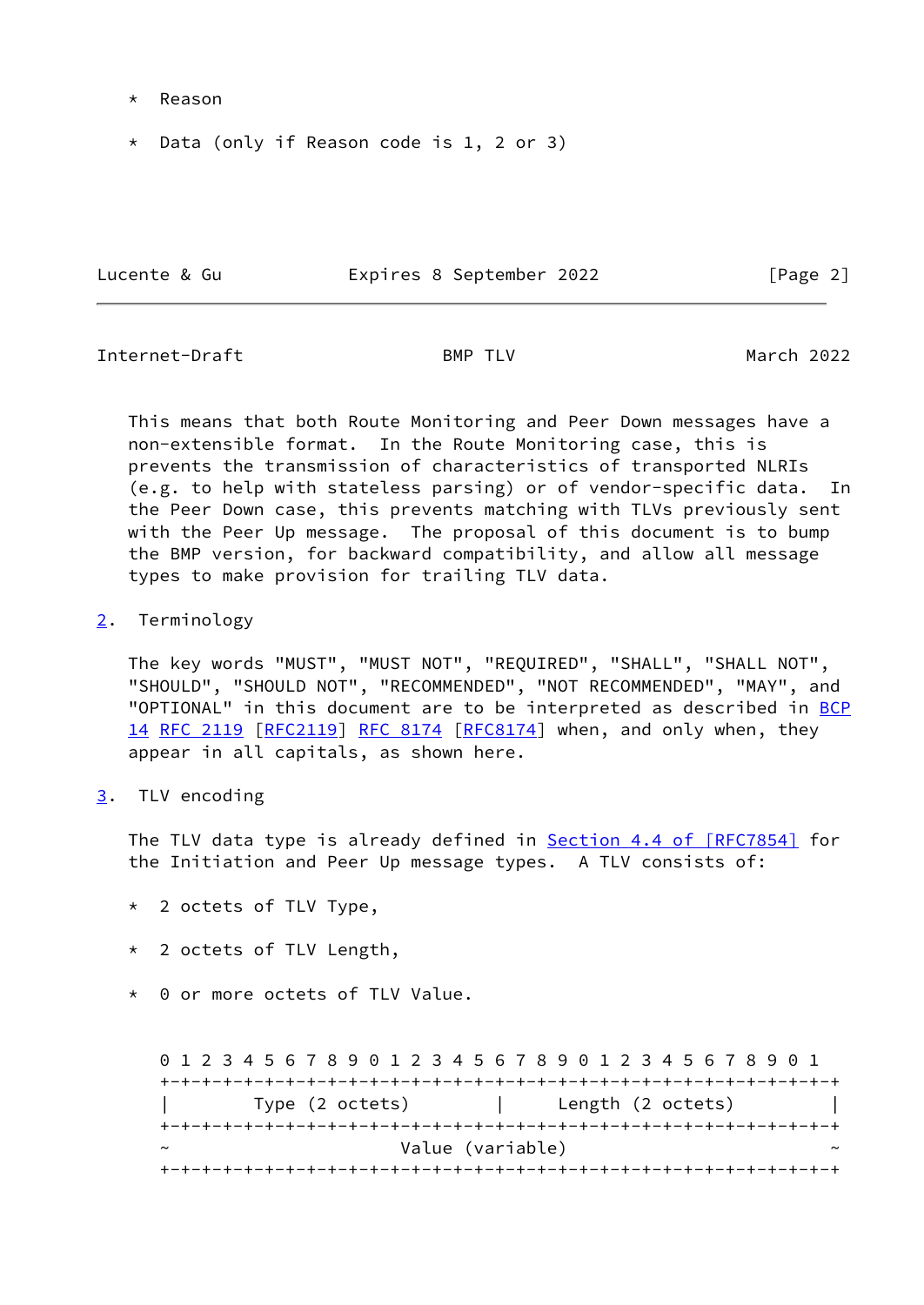#### Figure 1

 TLVs SHOULD be sorted by their code point. Multiple TLVs of the same type can be repeated as part of the same message, and it is left to the specific use-cases whether all, any, the first or the last TLV should be considered.

 Route Monitoring messages may require per-NLRI TLVs, that is, there may be a need to map TLVs to NLRIs contained in the BGP Update message, for example, to express additional characteristics of a specific NLRI. For this purpose specifically, TLVs in Route

| Lucente & Gu | Expires 8 September 2022 |  | [Page 3] |
|--------------|--------------------------|--|----------|
|--------------|--------------------------|--|----------|

<span id="page-3-1"></span>Internet-Draft BMP TLV BMP TLV March 2022

 Monitoring messages MUST be indexed, with the index starting at one (1) to refer to the first NLRI. Index zero (0) specifies that a TLV does apply to all NLRIs contained in the BGP Update message. Indexed TLVs are encoded as in the following figure:

 0 1 2 3 4 5 6 7 8 9 0 1 2 3 4 5 6 7 8 9 0 1 2 3 4 5 6 7 8 9 0 1 +-+-+-+-+-+-+-+-+-+-+-+-+-+-+-+-+-+-+-+-+-+-+-+-+-+-+-+-+-+-+-+-+ | Type (2 octets) | Length (2 octets) | +-+-+-+-+-+-+-+-+-+-+-+-+-+-+-+-+-+-+-+-+-+-+-+-+-+-+-+-+-+-+-+-+ Index (2 octets) +-+-+-+-+-+-+-+-+-+-+-+-+-+-+-+-+-+-+-+-+-+-+-+-+-+-+-+-+-+-+-+-+ Value (variable) +-+-+-+-+-+-+-+-+-+-+-+-+-+-+-+-+-+-+-+-+-+-+-+-+-+-+-+-+-+-+-+-+

## Figure 2

 Of the BMP message types defined so far, indexed TLVs apply only to Route Monitoring messages and, for example, they do not apply to Route Mirroring messages because the sender may not be aware of the payload of the transported BGP Update message.

<span id="page-3-0"></span>[4](#page-3-0). BMP Message Format

<span id="page-3-2"></span>[4.1](#page-3-2). Common Header

 Section [4.1 of \[RFC7854\]](https://datatracker.ietf.org/doc/pdf/rfc7854#section-4.1) defines the Common Header. While the structure remains unaltered, the following two definitions are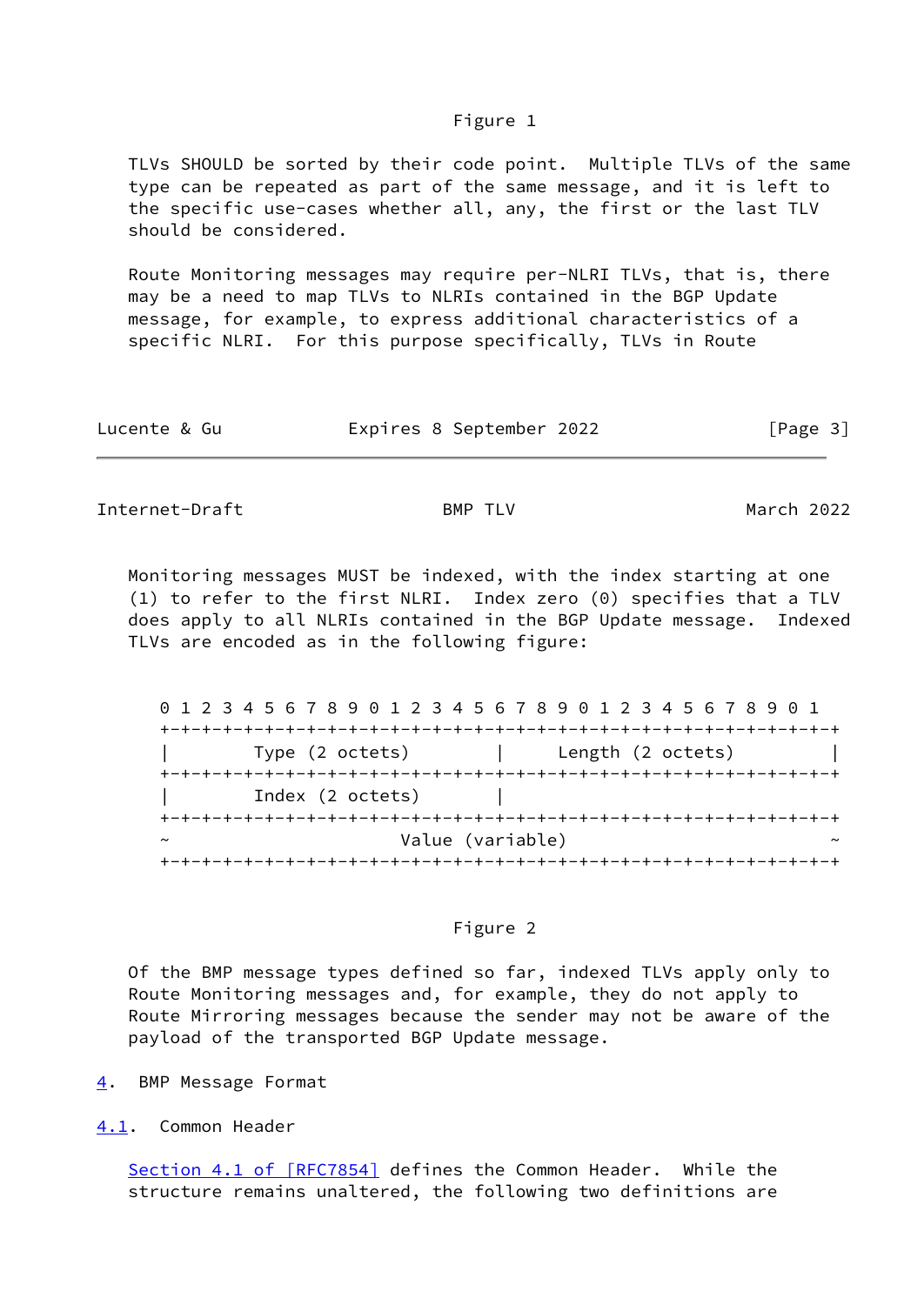changed:

- \* Version: Indicates the BMP version. This is set to '4' for all messages.
- \* Message Length: Total length of the message in bytes (including headers, encapsulated BGP message and optional data)

<span id="page-4-0"></span>[4.2](#page-4-0). TLV data in Route Monitoring

The Route Monitoring message type is defined in [Section](https://datatracker.ietf.org/doc/pdf/rfc7854#section-4.6) 4.6 of [RFC7854]. The BGP Update PDU Section [4.3 of \[RFC4271\]](https://datatracker.ietf.org/doc/pdf/rfc4271#section-4.3) MAY be followed by TLV data. This document defines the following new code points to help stateless parsing of BGP Update PDUs:

 $*$  Type = TBD1: the BGP Update PDU is encoded with support for the 4-octet AS number capability [RFC 6793](https://datatracker.ietf.org/doc/pdf/rfc6793) [\[RFC6793](https://datatracker.ietf.org/doc/pdf/rfc6793)], length MUST be 1 and value MUST be 0 for false and 1 for true.

| Lucente & Gu | Expires 8 September 2022 | [Page 4] |
|--------------|--------------------------|----------|

<span id="page-4-2"></span>Internet-Draft BMP TLV March 2022

- \* Type = TBD2: the BGP Update PDU is encoded with the ADD-PATH capability [RFC 7911](https://datatracker.ietf.org/doc/pdf/rfc7911) [\[RFC7911](https://datatracker.ietf.org/doc/pdf/rfc7911)], length MUST be 1 and value MUST be 0 for false and 1 for true.
- \* Type = TBD3: the BGP Update PDU is encoded with the Multiple Labels capability [RFC 8277](https://datatracker.ietf.org/doc/pdf/rfc8277) [[RFC8277](https://datatracker.ietf.org/doc/pdf/rfc8277)], length MUST be 1 and value MUST be 0 for false and 1 for true.

<span id="page-4-1"></span>[4.3](#page-4-1). TLV data in Peer Down

The Peer Down Notification message type is defined in [Section](https://datatracker.ietf.org/doc/pdf/rfc7854#section-4.9) 4.9 of [RFC7854]. For Reason codes 1 or 3, a BGP Notification PDU follows; the PDU MAY be followed by TLV data. For Reason code 2, a 2-byte field to give additional FSM info follows; this field MAY be followed by TLV data. For all other Reason codes, TLV data MAY follow the Reason field.

<span id="page-4-3"></span>[4.4](#page-4-3). TLV data in other BMP messages

All other message types defined in [RFC7854](https://datatracker.ietf.org/doc/pdf/rfc7854) [[RFC7854\]](https://datatracker.ietf.org/doc/pdf/rfc7854) already provide for TLV data. It is RECOMMENDED that all future BMP message types also provide for trailing TLV data.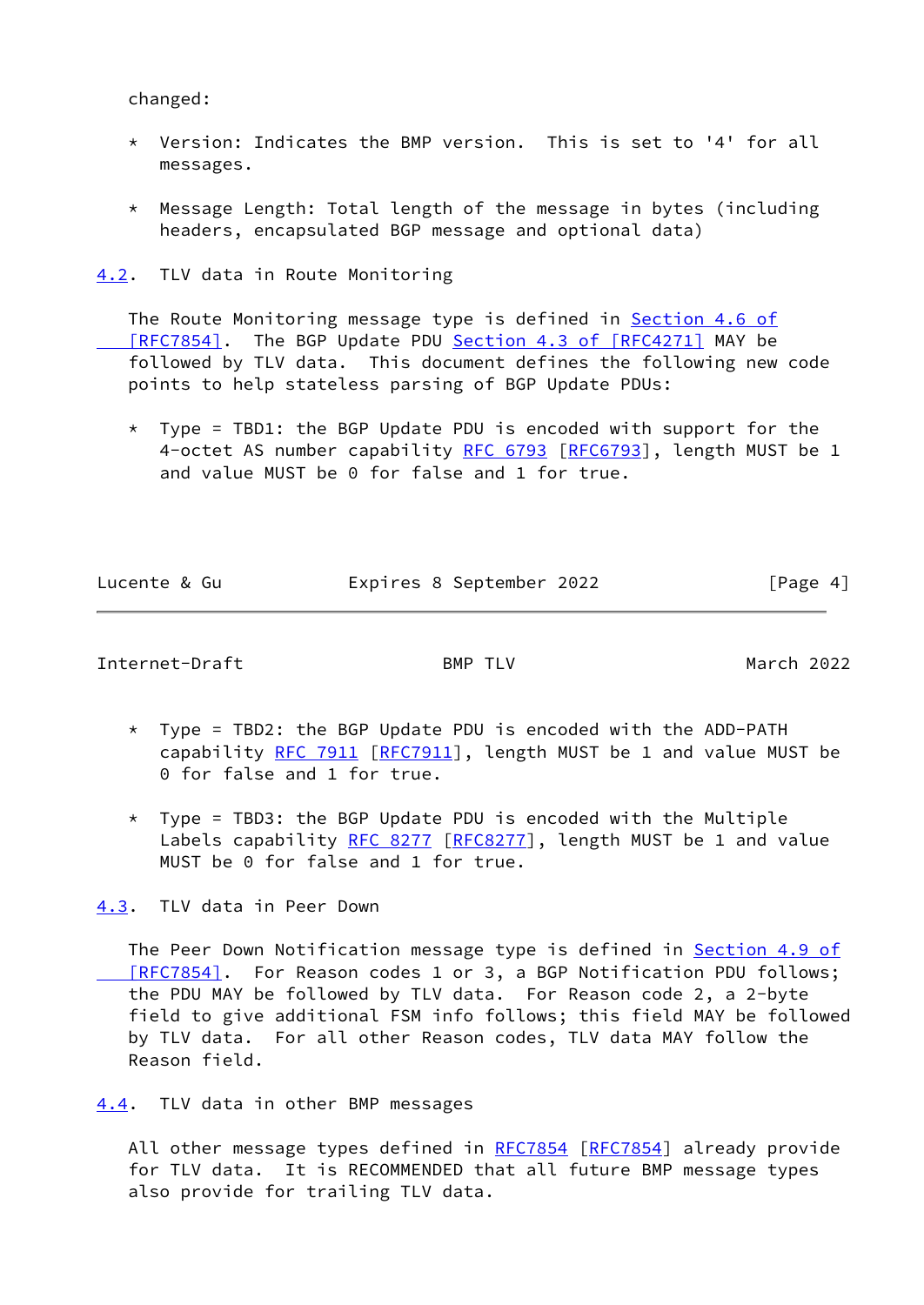### <span id="page-5-0"></span>[5](#page-5-0). Error handling

 When a BGP PDU is enclosed in BMP messages (always for Route Monitoring messages, in some cases for Peer Down messages), processing of optional trailing data is subject to proper decoding of a well-formed BGP message.

Additionally, it is worth nothing that [RFC8654](https://datatracker.ietf.org/doc/pdf/rfc8654) [\[RFC8654](https://datatracker.ietf.org/doc/pdf/rfc8654)] permits BGP Updates and other messages to grow to a length of 65535 octets. This may cause a BMP PDU that attempts to encapsulate such long messages to overflow.

<span id="page-5-1"></span>[6](#page-5-1). Security Considerations

 It is not believed that this document adds any additional security considerations.

<span id="page-5-2"></span>[7](#page-5-2). Operational Considerations

 In Route Monitoring messages, the number of TLVs can be bound to the amount of NLRIs carried in the BGP Update message. This may degrade the packing of information in such messages and have specific impacts on the memory and CPU used in a BMP implementation. As a result of that it should always be possible to disable such features to mitigate their impact.

| Lucente & Gu | Expires 8 September 2022 | [Page 5] |
|--------------|--------------------------|----------|
|              |                          |          |

<span id="page-5-4"></span>Internet-Draft BMP TLV March 2022

<span id="page-5-3"></span>[8](#page-5-3). IANA Considerations

 This document requests the definition of two new registries "BMP Route Monitoring Information TLVs" and "BMP Peer Down Information TLVs". As part of the "BMP Route Monitoring Information TLVs" registry, the following new TLV types are defined ([Section 4.2](#page-4-0)):

- $*$  Type = TBD1: Support for the 4-octet AS number capability. The value field is set to 1 if the BGP Update PDU enclosed in the Route Monitoring message was encoded according to the capability.
- \* Type = TBD2: ADD-PATH capability. The value field is set to 1 if the BGP Update PDU enclosed in the Route Monitoring message was encoded according to the capability.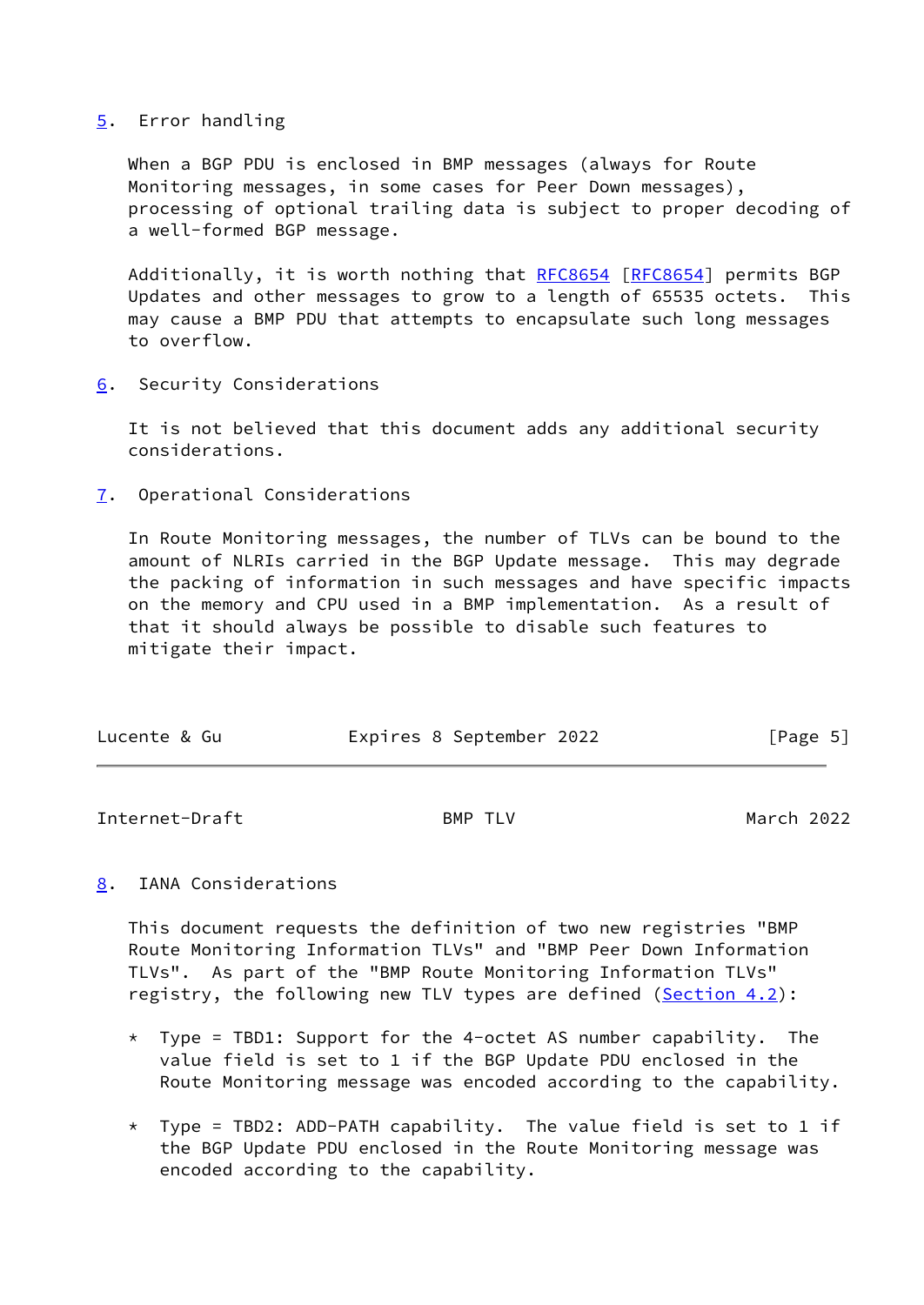- $*$  Type = TBD3: Multiple Labels capability. The value field is set to 1 if the BGP Update PDU enclosed in the Route Monitoring message was encoded according to the capability.
- <span id="page-6-0"></span>[9](#page-6-0). Normative References
	- [RFC2119] Bradner, S., "Key words for use in RFCs to Indicate Requirement Levels", [BCP 14](https://datatracker.ietf.org/doc/pdf/bcp14), [RFC 2119](https://datatracker.ietf.org/doc/pdf/rfc2119), DOI 10.17487/RFC2119, March 1997, <[https://www.rfc-editor.org/info/rfc2119>](https://www.rfc-editor.org/info/rfc2119).
	- [RFC4271] Rekhter, Y., Ed., Li, T., Ed., and S. Hares, Ed., "A Border Gateway Protocol 4 (BGP-4)", [RFC 4271,](https://datatracker.ietf.org/doc/pdf/rfc4271) DOI 10.17487/RFC4271, January 2006, <[https://www.rfc-editor.org/info/rfc4271>](https://www.rfc-editor.org/info/rfc4271).
	- [RFC6793] Vohra, Q. and E. Chen, "BGP Support for Four-Octet Autonomous System (AS) Number Space", [RFC 6793](https://datatracker.ietf.org/doc/pdf/rfc6793), DOI 10.17487/RFC6793, December 2012, <[https://www.rfc-editor.org/info/rfc6793>](https://www.rfc-editor.org/info/rfc6793).
	- [RFC7854] Scudder, J., Ed., Fernando, R., and S. Stuart, "BGP Monitoring Protocol (BMP)", [RFC 7854,](https://datatracker.ietf.org/doc/pdf/rfc7854) DOI 10.17487/RFC7854, June 2016, <[https://www.rfc-editor.org/info/rfc7854>](https://www.rfc-editor.org/info/rfc7854).
	- [RFC7911] Walton, D., Retana, A., Chen, E., and J. Scudder, "Advertisement of Multiple Paths in BGP", [RFC 7911](https://datatracker.ietf.org/doc/pdf/rfc7911), DOI 10.17487/RFC7911, July 2016, <[https://www.rfc-editor.org/info/rfc7911>](https://www.rfc-editor.org/info/rfc7911).

- Lucente & Gu Expires 8 September 2022 [Page 6]
	-

<span id="page-6-1"></span>Internet-Draft BMP TLV March 2022

- [RFC8174] Leiba, B., "Ambiguity of Uppercase vs Lowercase in [RFC](https://datatracker.ietf.org/doc/pdf/rfc2119) [2119](https://datatracker.ietf.org/doc/pdf/rfc2119) Key Words", [BCP 14](https://datatracker.ietf.org/doc/pdf/bcp14), [RFC 8174,](https://datatracker.ietf.org/doc/pdf/rfc8174) DOI 10.17487/RFC8174, May 2017, [<https://www.rfc-editor.org/info/rfc8174](https://www.rfc-editor.org/info/rfc8174)>.
- [RFC8277] Rosen, E., "Using BGP to Bind MPLS Labels to Address Prefixes", [RFC 8277](https://datatracker.ietf.org/doc/pdf/rfc8277), DOI 10.17487/RFC8277, October 2017, <[https://www.rfc-editor.org/info/rfc8277>](https://www.rfc-editor.org/info/rfc8277).